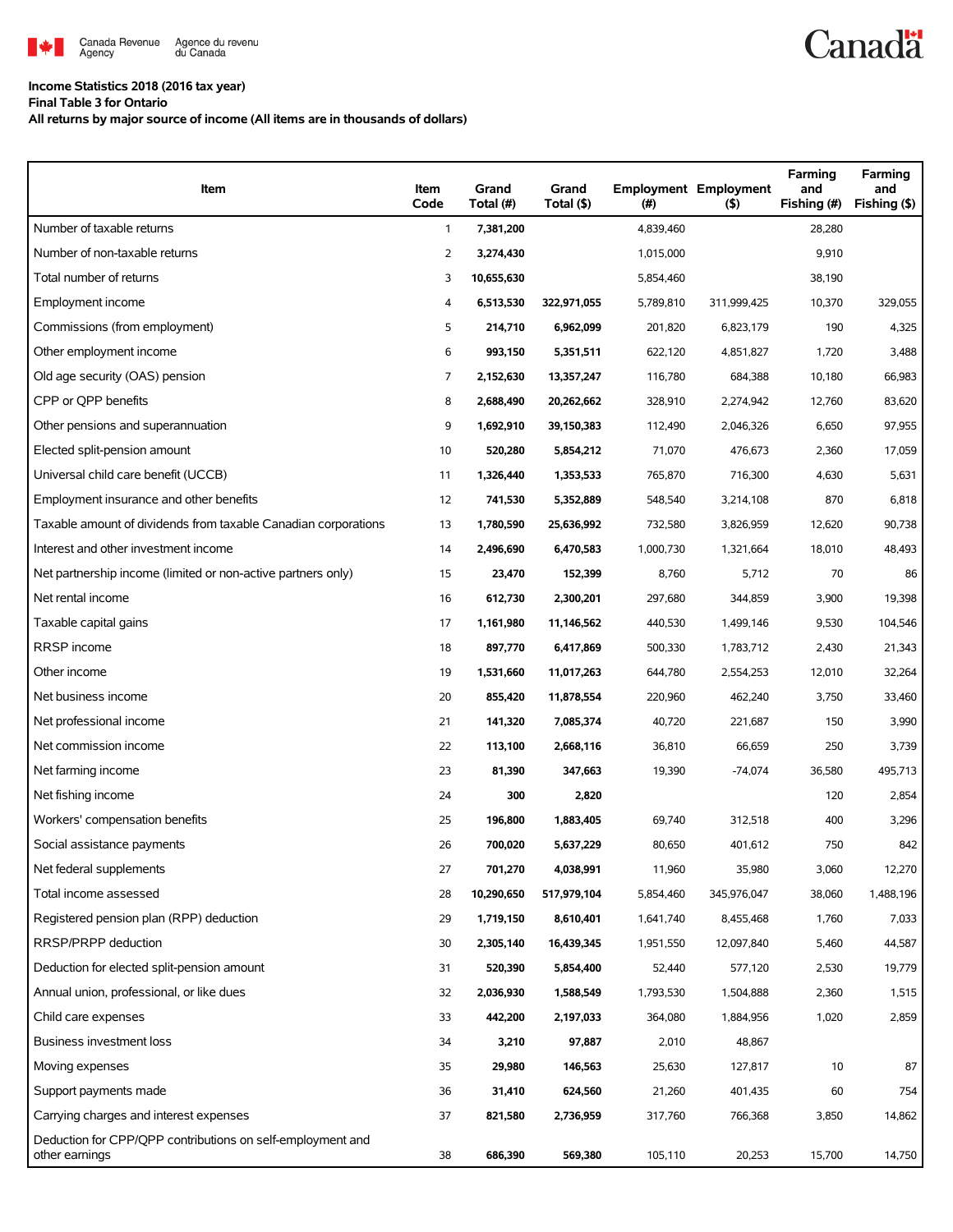

## **Income Statistics 2018 (2016 tax year)**

**Final Table 3 for Ontario**

## **All returns by major source of income (All items are in thousands of dollars)**

| Item                                                                                          | Item<br>Code | Grand<br>Total (#) | Grand<br>Total (\$) | (#)       | <b>Employment Employment</b><br>(5) | Farming<br>and<br>Fishing (#) | Farming<br>and<br>Fishing (\$) |
|-----------------------------------------------------------------------------------------------|--------------|--------------------|---------------------|-----------|-------------------------------------|-------------------------------|--------------------------------|
| Deduction for provincial parental insurance plan (PPIP) premiums<br>on self-employment income | 39           |                    |                     |           |                                     |                               |                                |
| Exploration and development expenses                                                          | 40           | 16,390             | 258,641             | 5,650     | 129,618                             |                               |                                |
| Other employment expenses                                                                     | 41           | 342,050            | 1,651,700           | 317,780   | 1,542,860                           | 260                           | 1,009                          |
| Clergy residence deduction                                                                    | 42           | 11,200             | 171,235             | 10,220    | 162,592                             |                               |                                |
| Other deductions                                                                              | 43           | 299,180            | 983,057             | 136,040   | 153,524                             | 1,430                         | 2,832                          |
| Total deductions before adjustments                                                           | 44           | 5,559,510          | 41,942,056          | 3,775,360 | 27,879,710                          | 23,610                        | 111,279                        |
| Social benefits repayment                                                                     | 45           | 221,420            | 700,956             | 67,000    | 163,260                             | 1,020                         | 3,828                          |
| Net income                                                                                    | 46           | 10,259,950         | 475,805,948         | 5,852,360 | 317,974,482                         | 35,820                        | 1,418,331                      |
| Canadian Forces personnel and police deduction                                                | 47           | 1,700              | 30,460              | 1,670     | 30,278                              |                               |                                |
| Security options deductions                                                                   | 48           | 13,470             | 835,164             | 12,450    | 805,288                             |                               |                                |
| Other payments deduction                                                                      | 49           | 1,416,530          | 11,557,787          | 159,850   | 750,590                             | 3,450                         | 16,362                         |
| Non-capital losses of other years                                                             | 50           | 16,430             | 153,156             | 5,200     | 44,581                              |                               |                                |
| Net capital losses of other years                                                             | 51           | 233,370            | 823,280             | 82,540    | 184,773                             | 1,590                         | 3,101                          |
| Capital gains deduction                                                                       | 52           | 17,960             | 1,773,975           | 4,220     | 93,955                              | 1,380                         | 120,826                        |
| Northern residents deductions                                                                 | 53           | 5,230              | 19,582              | 4,010     | 15,610                              |                               |                                |
| <b>Additional deductions</b>                                                                  | 54           | 64,740             | 362,278             | 4,860     | 131,840                             | 110                           | 281                            |
| Farming/fishing losses of prior years                                                         | 55           | 2,990              | 39,277              | 760       | 5,750                               | 1,250                         | 17,532                         |
| Total deductions from net income                                                              | 56           | 1,736,310          | 15,604,852          | 271,890   | 2,067,522                           | 7,280                         | 158,768                        |
| Taxable income assessed                                                                       | 57           | 9,986,280          | 460,238,098         | 5,851,660 | 315,908,996                         | 35,600                        | 1,261,932                      |
| Basic personal amount                                                                         | 58           | 10,655,230         | 121,849,805         | 5,854,350 | 66,991,739                          | 38,190                        | 438,098                        |
| Age amount                                                                                    | 59           | 2,153,470          | 13,446,178          | 119,270   | 560,318                             | 9,930                         | 60,784                         |
| Spouse or common-law partner amount                                                           | 60           | 822,460            | 6,612,763           | 520,370   | 4,221,475                           | 4,250                         | 29,534                         |
| Amount for an eligible dependant                                                              | 61           | 363,470            | 3,892,201           | 227,270   | 2,416,395                           | 280                           | 2,718                          |
| Family caregiver amount for children under 18 years of age                                    | 62           | 52,990             | 131,849             | 38,920    | 95,808                              | 140                           | 373                            |
| Amount for infirm dependants age 18 or older                                                  | 63           | 9,940              | 44,043              | 5,510     | 25,384                              | 40                            | 172                            |
| CPP or QPP contributions through employment                                                   | 64           | 6,170,740          | 10,224,147          | 5,578,730 | 9,864,389                           | 9,060                         | 11,707                         |
| CPP or QPP contributions on self-employment and other earnings                                | 65           | 686,390            | 569,380             | 105,110   | 20,253                              | 15,700                        | 14,750                         |
| Employment insurance premiums                                                                 | 66           | 5,853,010          | 3,797,009           | 5,369,420 | 3,668,589                           | 7,040                         | 3,851                          |
| PPIP premiums paid                                                                            | 67           |                    |                     |           |                                     |                               |                                |
| PPIP premiums payable on employment income                                                    | 68           |                    |                     |           |                                     |                               |                                |
| PPIP premiums payable on self-employment income                                               | 69           |                    |                     |           |                                     |                               |                                |
| Volunteer firefighters' amount/search and rescue volunteers'<br>amount                        | 70           | 8,890              | 26,679              | 7,450     | 22,332                              | 130                           | 396                            |
| Canada employment amount                                                                      | 71           | 6,879,290          | 7,648,107           | 5,853,270 | 6,764,224                           | 11,340                        | 12,095                         |
| Public transit amount                                                                         | 72           | 732,970            | 880,323             | 633,120   | 798,762                             | 40                            | 24                             |
| Children's arts amount                                                                        | 73           | 258,940            | 86,918              | 216,490   | 72,216                              | 460                           | 157                            |
| Home accessibility expenses                                                                   | 74           | 15,130             | 63,675              | 3,330     | 15,153                              | 70                            | 316                            |
| Home buyers' amount                                                                           | 75           | 72,330             | 323,679             | 65,120    | 290,901                             | 60                            | 253                            |
| Pension income amount                                                                         | 76           | 1,953,700          | 3,752,546           | 176,140   | 329,035                             | 8,000                         | 14,753                         |

**Canadä**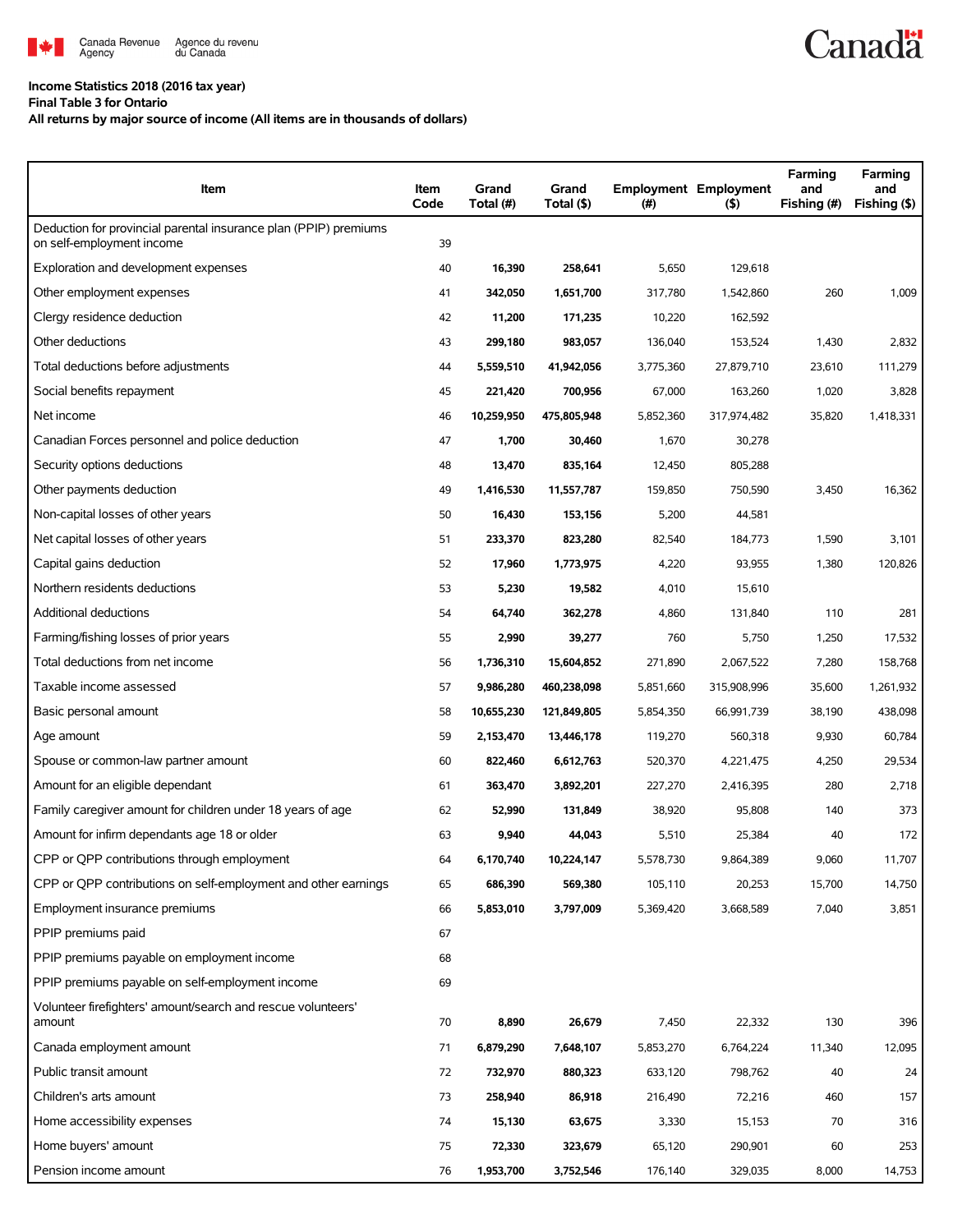

## **Income Statistics 2018 (2016 tax year)**

**Final Table 3 for Ontario**

**All returns by major source of income (All items are in thousands of dollars)**

| Item                                                              | Item<br>Code | Grand<br>Total (#) | Grand<br>Total (\$) | (#)       | <b>Employment Employment</b><br>$($ \$) | Farming<br>and<br>Fishing (#) | Farming<br>and<br>Fishing (\$) |
|-------------------------------------------------------------------|--------------|--------------------|---------------------|-----------|-----------------------------------------|-------------------------------|--------------------------------|
| Caregiver amount                                                  | 77           | 121,670            | 681,062             | 91,260    | 518,569                                 | 320                           | 1,798                          |
| Disability amount                                                 | 78           | 371,810            | 2,976,741           | 52,090    | 419,982                                 | 740                           | 5,883                          |
| Disability amount transferred from a dependant                    | 79           | 122,330            | 1,297,784           | 84,520    | 919,767                                 | 440                           | 3,953                          |
| Interest paid on student loans                                    | 80           | 190,490            | 116,043             | 175,040   | 105,843                                 | 60                            | 36                             |
| Tuition, education, and textbook amounts                          | 81           | 730,410            | 5,299,184           | 629,780   | 4,488,411                               | 430                           | 1,812                          |
| Tuition, education, and textbook amounts transferred from a child | 82           | 299,610            | 1,617,920           | 252,960   | 1,374,339                               | 730                           | 3,940                          |
| Amounts transferred from spouse or common-law partner             | 83           | 468,600            | 2,576,951           | 106,420   | 567,190                                 | 2,650                         | 14,234                         |
| Medical expenses                                                  | 84           | 1,262,120          | 3,951,661           | 470,550   | 966,288                                 | 9,560                         | 23,856                         |
| Total tax credits on personal amounts                             | 85           | 10,655,380         | 28,780,708          | 5,854,460 | 15,828,043                              | 38,190                        | 96,829                         |
| Allowable charitable donations and government gifts               | 86           | 2,230,030          | 4,360,368           | 1,370,820 | 1,952,550                               | 11,490                        | 33,600                         |
| Eligible cultural and ecological gifts                            | 87           | 2,580              | 16,702              | 1,420     | 5,570                                   |                               |                                |
| Total tax credit on donations and gifts                           | 88           | 2,220,550          | 1,271,089           | 1,362,980 | 557,115                                 | 11,470                        | 9,528                          |
| Total federal non-refundable tax credits                          | 89           | 10,655,380         | 30,051,796          | 5,854,460 | 16,385,159                              | 38,190                        | 106,357                        |
| Federal dividend tax credit                                       | 90           | 1,593,020          | 3,161,872           | 718,800   | 486,287                                 | 10,090                        | 10,289                         |
| Minimum tax carryover                                             | 91           | 13,280             | 47,021              | 2,960     | 14,204                                  | 710                           | 2,090                          |
| Basic federal tax                                                 | 92           | 6,689,360          | 56,390,174          | 4,611,630 | 41,850,181                              | 21,860                        | 114,084                        |
| Federal foreign tax credit                                        | 93           | 703,260            | 807,355             | 292,750   | 536,240                                 | 4,190                         | 1,023                          |
| Federal political contribution tax credit                         | 94           | 63,460             | 11,659              | 22,950    | 4,418                                   | 420                           | 65                             |
| Investment tax credit                                             | 95           | 7,530              | 25,045              | 2,210     | 11,510                                  |                               |                                |
| Labour-sponsored funds tax credit (federally registered)          | 96           | 40                 | 3                   |           |                                         |                               |                                |
| Labour-sponsored funds tax credit (provincially registered)       | 97           | 80                 | 26                  |           |                                         |                               |                                |
| Alternative minimum tax payable                                   | 98           | 12,370             | 80,043              | 270       | 2,748                                   | 230                           | 1,598                          |
| Net federal tax                                                   | 99           | 6,669,090          | 55,570,145          | 4,599,730 | 41,306,563                              | 21,600                        | 112,938                        |
| CPP contributions on self-employment                              | 100          | 686,380            | 1,138,760           | 105,110   | 40,506                                  | 15,700                        | 29,501                         |
| Social Benefits repayment                                         | 101          | 221,420            | 700,956             | 67,000    | 163,260                                 | 1,020                         | 3,828                          |
| Working income tax benefit (WITB)                                 | 102          | 603,550            | 492,302             | 385,600   | 297,008                                 | 3,810                         | 3,747                          |
| Children's fitness tax credit                                     | 103          | 648,240            | 59,990              | 541,590   | 50,087                                  | 1,640                         | 154                            |
| Eligible educator school supply tax credit                        | 104          | 22,460             | 1,510               | 21,700    | 1,459                                   |                               |                                |
| Net provincial or territorial tax                                 | 105          | 6,985,870          | 31,666,352          | 4,745,310 | 23,249,533                              | 22,290                        | 61,650                         |
| Total tax payable                                                 | 106          | 7,381,200          | 89,077,406          | 4,839,460 | 64,759,930                              | 28,280                        | 207,920                        |

**Canadä**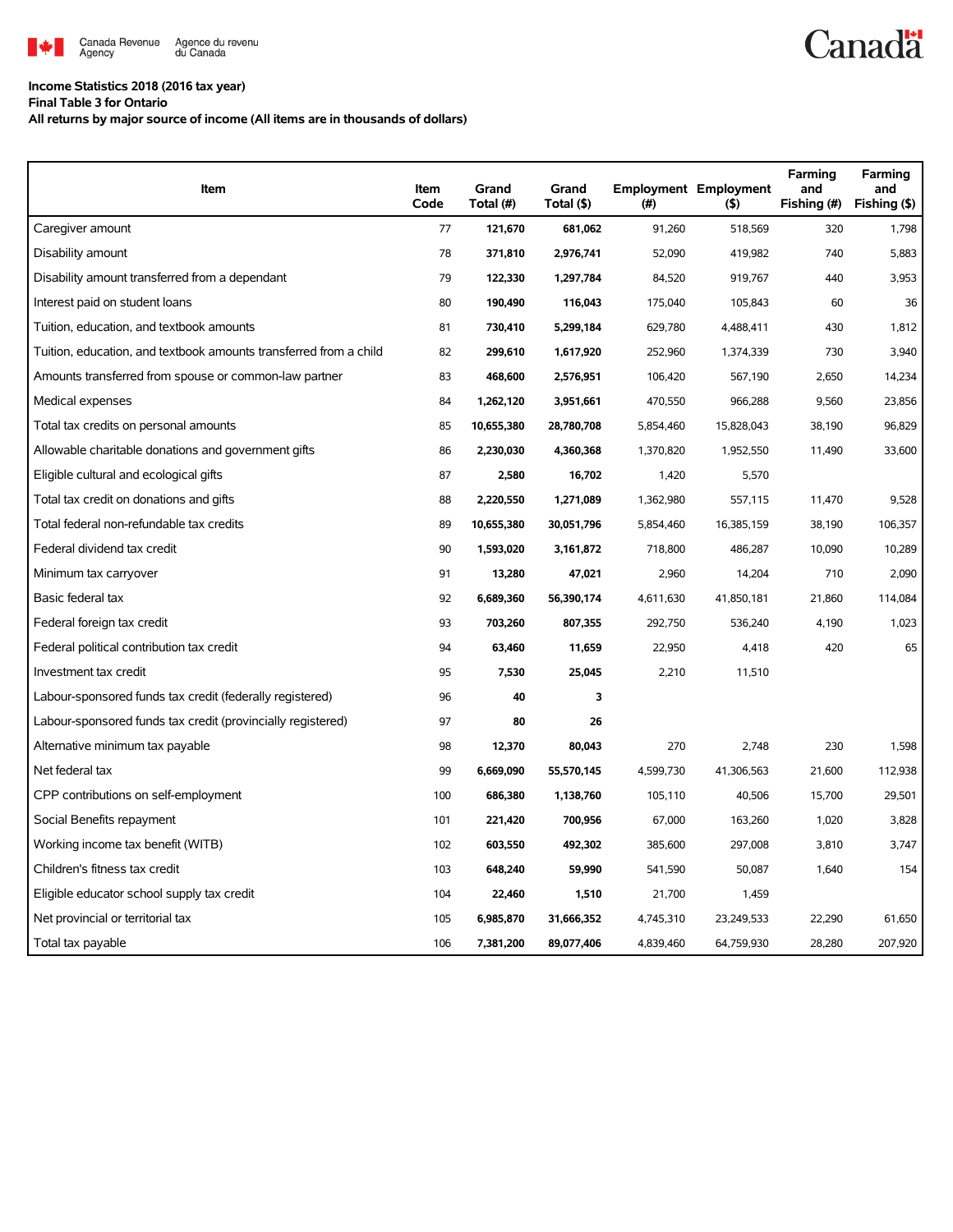| Item                                                                                             | Item<br>Code | Professional<br>Income (#) | $Income($ \$) | <b>Sales</b><br>Professional (self-employment)<br>(#) | <b>Sales</b><br>(self-employment)<br>(5) | Proprietorship/<br>Partnerships<br>(#) | Proprietorship/<br><b>Partnerships</b><br>(5) |
|--------------------------------------------------------------------------------------------------|--------------|----------------------------|---------------|-------------------------------------------------------|------------------------------------------|----------------------------------------|-----------------------------------------------|
| Number of taxable returns                                                                        | $\mathbf{1}$ | 68,700                     |               | 48,750                                                |                                          | 435,720                                |                                               |
| Number of non-taxable returns                                                                    | 2            | 5,890                      |               | 5,890                                                 |                                          | 71,750                                 |                                               |
| Total number of returns                                                                          | 3            | 74,590                     |               | 54,640                                                |                                          | 507,460                                |                                               |
| Employment income                                                                                | 4            | 14,540                     | 320,770       | 9,030                                                 | 133,122                                  | 92,490                                 | 1,256,610                                     |
| Commissions (from employment)                                                                    | 5            | 220                        | 1,539         | 530                                                   | 4,701                                    | 2,400                                  | 35,581                                        |
| Other employment income                                                                          | 6            | 3,040                      | 12,240        | 1,610                                                 | 3,524                                    | 17,980                                 | 42,384                                        |
| Old age security (OAS) pension                                                                   | 7            | 6,930                      | 44,954        | 4,660                                                 | 29,019                                   | 29,400                                 | 181,099                                       |
| CPP or OPP benefits                                                                              | 8            | 9,970                      | 91,236        | 7,110                                                 | 54,097                                   | 50,760                                 | 311,673                                       |
| Other pensions and superannuation                                                                | 9            | 4,650                      | 129,953       | 2,290                                                 | 34,470                                   | 15,300                                 | 247,135                                       |
| Elected split-pension amount                                                                     | 10           | 1,840                      | 15,709        | 1,210                                                 | 8,882                                    | 8,690                                  | 71,859                                        |
| Universal child care benefit (UCCB)                                                              | 11           | 12,280                     | 12,605        | 10,310                                                | 9,958                                    | 99,060                                 | 98,352                                        |
| Employment insurance and other benefits                                                          | 12           | 1,050                      | 6,617         | 910                                                   | 5,891                                    | 9,840                                  | 58,366                                        |
| Taxable amount of dividends from taxable<br>Canadian corporations                                | 13           | 17,920                     | 250.077       | 9,470                                                 | 54,026                                   | 48,420                                 | 239,133                                       |
| Interest and other investment income                                                             | 14           | 26,730                     | 99,809        | 14,680                                                | 22,937                                   | 86,850                                 | 133,545                                       |
| Net partnership income (limited or<br>non-active partners only)                                  | 15           | 1,190                      | 19,306        | 260                                                   | $-154$                                   | 680                                    | 5,028                                         |
| Net rental income                                                                                | 16           | 6,040                      | 16,434        | 7,510                                                 | 18,032                                   | 38,270                                 | 103,663                                       |
| Taxable capital gains                                                                            | 17           | 11,690                     | 94,560        | 6,960                                                 | 42,875                                   | 35,250                                 | 181,111                                       |
| RRSP income                                                                                      | 18           | 6,000                      | 43,442        | 6,000                                                 | 31,502                                   | 39,860                                 | 165,695                                       |
| Other income                                                                                     | 19           | 12,680                     | 59,511        | 7,100                                                 | 20,436                                   | 39,570                                 | 117,346                                       |
| Net business income                                                                              | 20           | 2,500                      | 12,120        | 3,020                                                 | 9,484                                    | 499,380                                | 10,882,799                                    |
| Net professional income                                                                          | 21           | 73,770                     | 6,606,352     | 620                                                   | 2,450                                    | 2,070                                  | 29,433                                        |
| Net commission income                                                                            | 22           | 630                        | 3,038         | 53,930                                                | 2,492,064                                | 3,700                                  | 24,907                                        |
| Net farming income                                                                               | 23           | 430                        | $-2,404$      | 210                                                   | $-1,910$                                 | 4,210                                  | $-10,474$                                     |
| Net fishing income                                                                               | 24           |                            |               |                                                       |                                          | 20                                     | 55                                            |
| Workers' compensation benefits                                                                   | 25           | 160                        | 926           | 230                                                   | 1,556                                    | 3,470                                  | 24,600                                        |
| Social assistance payments                                                                       | 26           | 430                        | 2,189         | 500                                                   | 2,327                                    | 6,930                                  | 33,122                                        |
| Net federal supplements                                                                          | 27           | 570                        | 2,245         | 810                                                   | 3,200                                    | 8,680                                  | 35,508                                        |
| Total income assessed                                                                            | 28           | 74,450                     | 7,847,003     | 54,560                                                | 2,984,929                                | 506,040                                | 14,283,544                                    |
| Registered pension plan (RPP) deduction                                                          | 29           | 1,330                      | 4,068         | 720                                                   | 1,819                                    | 6,600                                  | 16,556                                        |
| RRSP/PRPP deduction                                                                              | 30           | 30,620                     | 500,022       | 14,740                                                | 193.605                                  | 80,550                                 | 578,127                                       |
| Deduction for elected split-pension amount                                                       | 31           | 2,260                      | 34,817        | 1,010                                                 | 9,244                                    | 6,240                                  | 61,973                                        |
| Annual union, professional, or like dues                                                         | 32           | 6,510                      | 7,162         | 2,810                                                 | 2,272                                    | 26,290                                 | 14,601                                        |
| Child care expenses                                                                              | 33           | 6,240                      | 36,470        | 3,520                                                 | 16,114                                   | 28,750                                 | 115,023                                       |
| Business investment loss                                                                         | 34           |                            |               | 50                                                    | 1,869                                    | 190                                    | 5,888                                         |
| Moving expenses                                                                                  | 35           | 460                        | 3,008         | 90                                                    | 651                                      | 940                                    | 5,256                                         |
| Support payments made                                                                            | 36           | 710                        | 44,170        | 250                                                   | 5,616                                    | 930                                    | 15,351                                        |
| Carrying charges and interest expenses                                                           | 37           | 9,870                      | 63,098        | 4,170                                                 | 15,116                                   | 19,010                                 | 56,321                                        |
| Deduction for CPP/QPP contributions on<br>self-employment and other earnings                     | 38           | 61,020                     | 93,788        | 44,850                                                | 60,246                                   | 407,260                                | 357,560                                       |
| Deduction for provincial parental insurance<br>plan (PPIP) premiums on self-employment<br>income | 39           |                            |               |                                                       |                                          |                                        |                                               |
| Exploration and development expenses                                                             | 40           | 810                        | 12,718        | 230                                                   | 2,684                                    | 380                                    | 6,852                                         |
| Other employment expenses                                                                        | 41           | 980                        | 3,981         | 1,400                                                 | 15,510                                   | 3,880                                  | 18,060                                        |
| Clergy residence deduction                                                                       | 42           | 20                         | 211           |                                                       |                                          | 120                                    | 1,269                                         |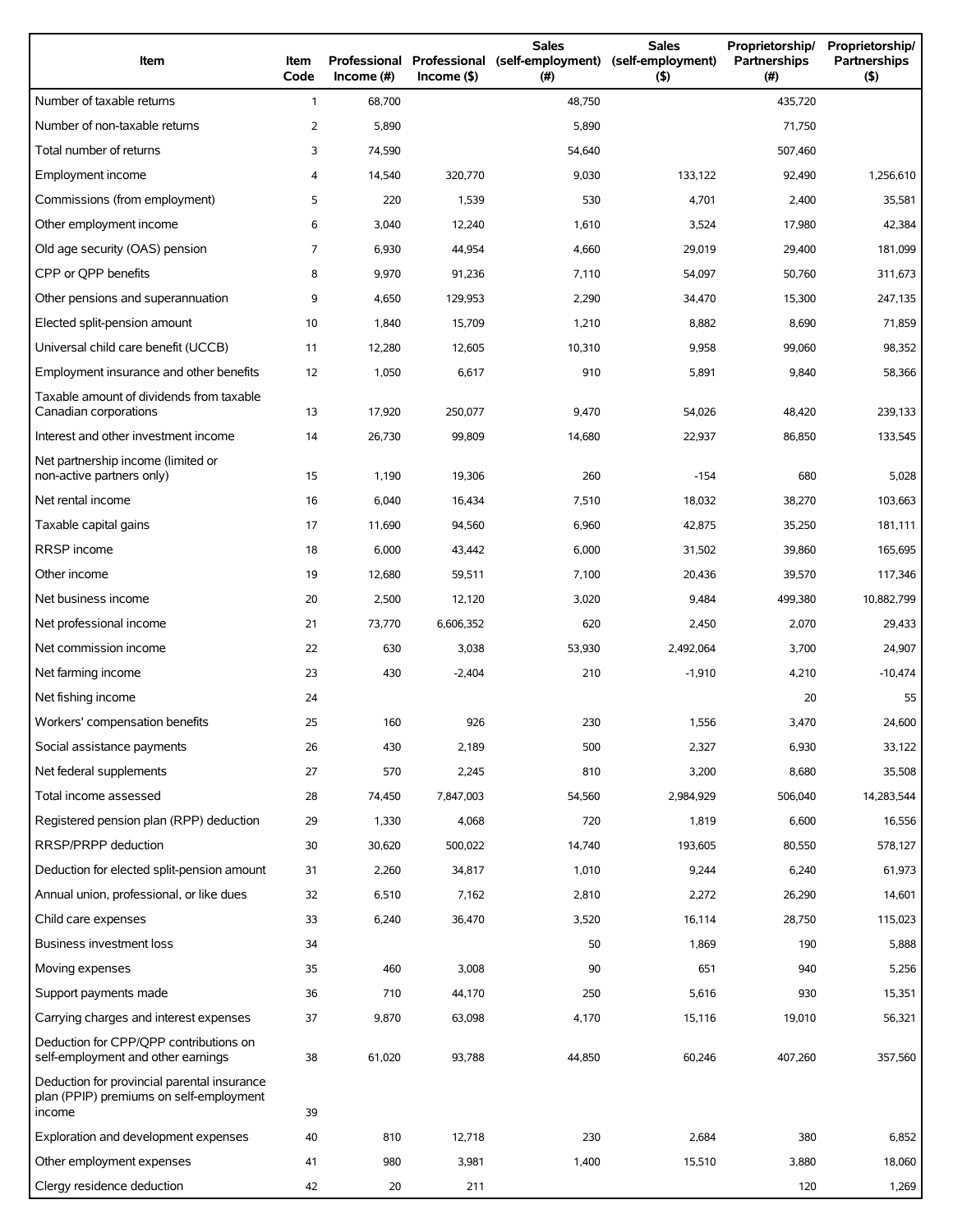| Item                                                                   | Item<br>Code | Professional<br>$Income$ (#) | $Income($ \$) | <b>Sales</b><br>Professional (self-employment)<br>(#) | <b>Sales</b><br>(self-employment)<br>(5) | Proprietorship/<br>Partnerships<br>(# ) | Proprietorship/<br>Partnerships<br>(5) |
|------------------------------------------------------------------------|--------------|------------------------------|---------------|-------------------------------------------------------|------------------------------------------|-----------------------------------------|----------------------------------------|
| Other deductions                                                       | 43           | 1,860                        | 3,105         | 1,390                                                 | 1,688                                    | 8,910                                   | 8,191                                  |
| Total deductions before adjustments                                    | 44           | 67,810                       | 807,661       | 48,180                                                | 326,571                                  | 431,480                                 | 1,261,539                              |
| Social benefits repayment                                              | 45           | 3,390                        | 17,269        | 1,230                                                 | 4,963                                    | 3,240                                   | 11,453                                 |
| Net income                                                             | 46           | 73,170                       | 7,035,630     | 53,150                                                | 2,663,436                                | 492,380                                 | 13,263,848                             |
| Canadian Forces personnel and police<br>deduction                      | 47           |                              |               |                                                       |                                          |                                         |                                        |
| Security options deductions                                            | 48           | 40                           | 742           |                                                       |                                          |                                         |                                        |
| Other payments deduction                                               | 49           | 1,090                        | 5,354         | 1,420                                                 | 7,076                                    | 17,790                                  | 93,179                                 |
| Non-capital losses of other years                                      | 50           | 470                          | 5,061         | 820                                                   | 5,555                                    | 4,790                                   | 46,748                                 |
| Net capital losses of other years                                      | 51           | 3,400                        | 12,673        | 1,890                                                 | 5,783                                    | 6,320                                   | 17,240                                 |
| Capital gains deduction                                                | 52           | 120                          | 8,777         | 50                                                    | 2,836                                    | 310                                     | 11,957                                 |
| Northern residents deductions                                          | 53           | 20                           | 74            |                                                       |                                          |                                         |                                        |
| Additional deductions                                                  | 54           | 190                          | 1,157         | 80                                                    | 154                                      | 590                                     | 2,538                                  |
| Farming/fishing losses of prior years                                  | 55           |                              |               | 10                                                    | 163                                      | 190                                     | 1,412                                  |
| Total deductions from net income                                       | 56           | 5,240                        | 34,232        | 4,140                                                 | 21,634                                   | 29,330                                  | 173,951                                |
| Taxable income assessed                                                | 57           | 73,120                       | 7,001,813     | 53,110                                                | 2,642,072                                | 491,810                                 | 13,093,282                             |
| Basic personal amount                                                  | 58           | 74,580                       | 853,757       | 54,640                                                | 626,363                                  | 507,450                                 | 5,807,866                              |
| Age amount                                                             | 59           | 5,080                        | 25,806        | 4,520                                                 | 25,176                                   | 36,340                                  | 231,284                                |
| Spouse or common-law partner amount                                    | 60           | 5,660                        | 45,260        | 5,700                                                 | 45,143                                   | 72,350                                  | 589,211                                |
| Amount for an eligible dependant                                       | 61           | 2,080                        | 22,060        | 2,210                                                 | 23,580                                   | 18,050                                  | 194,413                                |
| Family caregiver amount for children<br>under 18 years of age          | 62           | 480                          | 1,181         | 300                                                   | 715                                      | 2,860                                   | 7,193                                  |
| Amount for infirm dependants age 18 or<br>older                        | 63           | 90                           | 366           | 70                                                    | 303                                      | 500                                     | 2,364                                  |
| CPP or QPP contributions through<br>employment                         | 64           | 12,920                       | 10,672        | 8,160                                                 | 5,176                                    | 83,980                                  | 48,982                                 |
| CPP or QPP contributions on<br>self-employment and other earnings      | 65           | 61,020                       | 93,788        | 44,850                                                | 60,246                                   | 407,260                                 | 357,560                                |
| Employment insurance premiums                                          | 66           | 9,710                        | 3,334         | 5,920                                                 | 1,772                                    | 65,640                                  | 18,416                                 |
| PPIP premiums paid                                                     | 67           |                              |               |                                                       |                                          |                                         |                                        |
| PPIP premiums payable on employment<br>income                          | 68           |                              |               |                                                       |                                          |                                         |                                        |
| PPIP premiums payable on<br>self-employment income                     | 69           |                              |               |                                                       |                                          |                                         |                                        |
| Volunteer firefighters' amount/search and<br>rescue volunteers' amount | 70           | 20                           | 51            | 20                                                    | 48                                       | 420                                     | 1,269                                  |
| Canada employment amount                                               | 71           | 16,740                       | 17,006        | 10,250                                                | 10,443                                   | 105,400                                 | 106,574                                |
| Public transit amount                                                  | 72           | 3,490                        | 4,022         | 1,200                                                 | 1,305                                    | 10,830                                  | 11,201                                 |
| Children's arts amount                                                 | 73           | 4,750                        | 1,798         | 2,290                                                 | 785                                      | 11,590                                  | 3,940                                  |
| Home accessibility expenses                                            | 74           | 100                          | 537           | 50                                                    | 227                                      | 180                                     | 981                                    |
| Home buyers' amount                                                    | 75           | 580                          | 2,770         | 280                                                   | 1,311                                    | 2,530                                   | 11,868                                 |
| Pension income amount                                                  | 76           | 6,160                        | 11,643        | 3,320                                                 | 6,123                                    | 22,180                                  | 41,005                                 |
| Caregiver amount                                                       | 77           | 830                          | 4,713         | 1,140                                                 | 6,802                                    | 4,730                                   | 25,120                                 |
| Disability amount                                                      | 78           | 610                          | 4,857         | 420                                                   | 3,377                                    | 3,920                                   | 31,488                                 |
| Disability amount transferred from a<br>dependant                      | 79           | 980                          | 10,204        | 710                                                   | 7,403                                    | 5,180                                   | 54,616                                 |
| Interest paid on student loans                                         | 80           | 2,060                        | 1,897         | 530                                                   | 361                                      | 4,900                                   | 3,279                                  |
| Tuition, education, and textbook amounts                               | 81           | 6,210                        | 87,461        | 3,050                                                 | 18,514                                   | 23,990                                  | 151,274                                |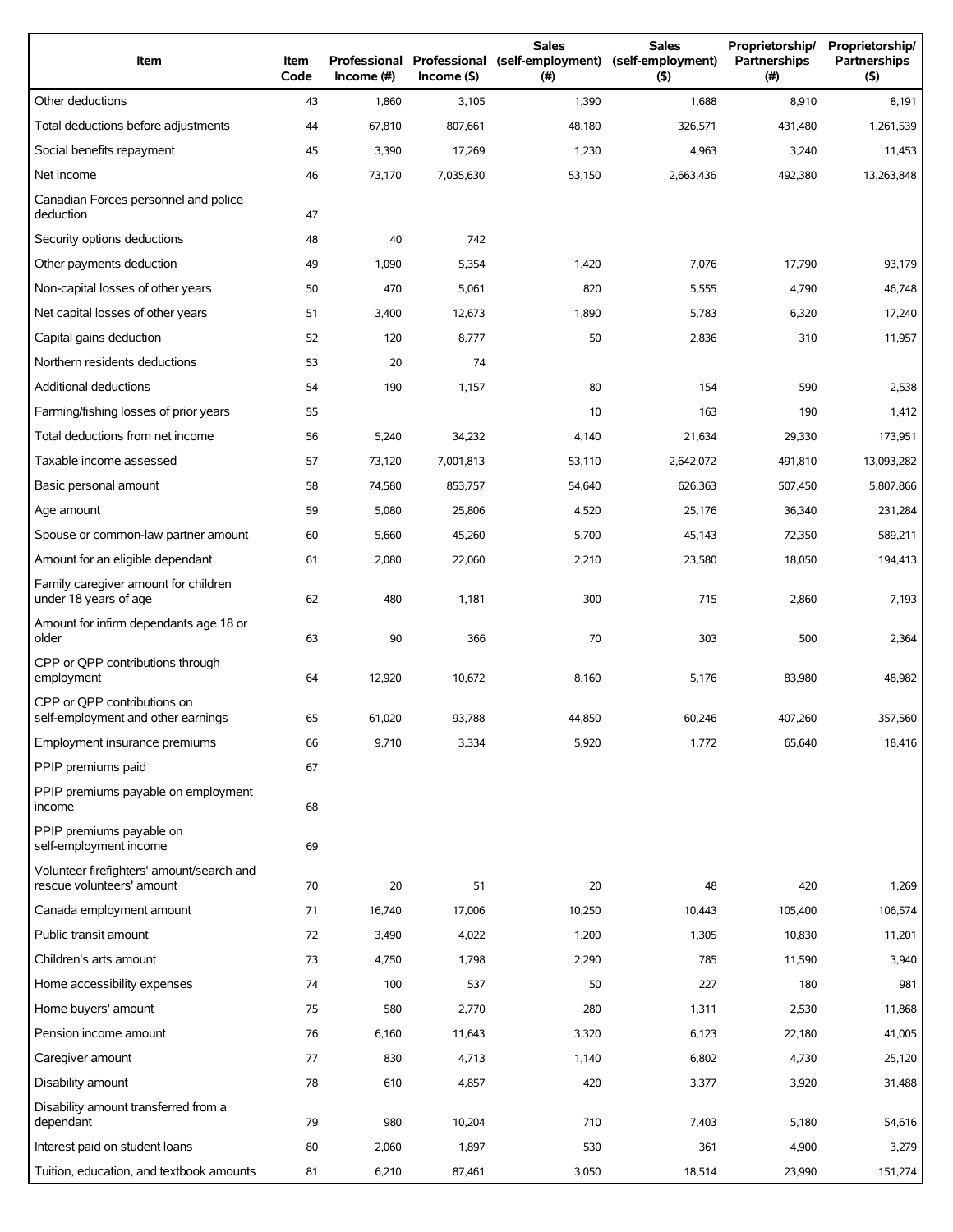| Item                                                                 | <b>Item</b><br>Code | Income (#) | $Income($ \$) | <b>Sales</b><br>Professional Professional (self-employment) (self-employment)<br>(# ) | <b>Sales</b><br>$($ \$) | Proprietorship/<br>Partnerships<br>(#) | Proprietorship/<br><b>Partnerships</b><br>(5) |
|----------------------------------------------------------------------|---------------------|------------|---------------|---------------------------------------------------------------------------------------|-------------------------|----------------------------------------|-----------------------------------------------|
| Tuition, education, and textbook amounts<br>transferred from a child | 82                  | 3,780      | 22,006        | 2,530                                                                                 | 13,742                  | 11,650                                 | 60,073                                        |
| Amounts transferred from spouse or<br>common-law partner             | 83                  | 1,370      | 7,032         | 1,340                                                                                 | 7,085                   | 14,830                                 | 83,495                                        |
| Medical expenses                                                     | 84                  | 14,000     | 44,894        | 9,160                                                                                 | 22,668                  | 83,800                                 | 160,042                                       |
| Total tax credits on personal amounts                                | 85                  | 74,580     | 191,616       | 54,640                                                                                | 133,319                 | 507,460                                | 1,200,649                                     |
| Allowable charitable donations and<br>government gifts               | 86                  | 27,250     | 118,364       | 14,240                                                                                | 31,142                  | 68,030                                 | 137,751                                       |
| Eligible cultural and ecological gifts                               | 87                  |            |               |                                                                                       |                         | 70                                     | 1,597                                         |
| Total tax credit on donations and gifts                              | 88                  | 27,240     | 36,378        | 14,220                                                                                | 8,923                   | 67,840                                 | 40,132                                        |
| Total federal non-refundable tax credits                             | 89                  | 74,580     | 227,994       | 54,640                                                                                | 142,242                 | 507,460                                | 1,240,781                                     |
| Federal dividend tax credit                                          | 90                  | 16,840     | 31,257        | 8,440                                                                                 | 6,610                   | 38,630                                 | 27,760                                        |
| Minimum tax carryover                                                | 91                  | 180        | 1,100         | 70                                                                                    | 218                     | 440                                    | 1,228                                         |
| Basic federal tax                                                    | 92                  | 52,970     | 1,409,689     | 35,130                                                                                | 381,438                 | 251,180                                | 1,224,045                                     |
| Federal foreign tax credit                                           | 93                  | 9,160      | 12,359        | 3,260                                                                                 | 588                     | 15,640                                 | 22,217                                        |
| Federal political contribution tax credit                            | 94                  | 1,570      | 388           | 400                                                                                   | 85                      | 1,720                                  | 314                                           |
| Investment tax credit                                                | 95                  | 370        | 1,411         | 110                                                                                   | 263                     | 680                                    | 1.520                                         |
| Labour-sponsored funds tax credit<br>(federally registered)          | 96                  |            |               |                                                                                       |                         |                                        |                                               |
| Labour-sponsored funds tax credit<br>(provincially registered)       | 97                  |            |               |                                                                                       |                         |                                        |                                               |
| Alternative minimum tax payable                                      | 98                  | 60         | 425           | 20                                                                                    | 99                      | 130                                    | 1,123                                         |
| Net federal tax                                                      | 99                  | 52,870     | 1,399,690     | 35,110                                                                                | 380,527                 | 250,760                                | 1,207,043                                     |
| CPP contributions on self-employment                                 | 100                 | 61,020     | 187,576       | 44,850                                                                                | 120,491                 | 407,260                                | 715,119                                       |
| Social Benefits repayment                                            | 101                 | 3,390      | 17,269        | 1,230                                                                                 | 4,963                   | 3,240                                  | 11,453                                        |
| Working income tax benefit (WITB)                                    | 102                 | 9,310      | 8,965         | 9,270                                                                                 | 9,393                   | 139,270                                | 140,896                                       |
| Children's fitness tax credit                                        | 103                 | 8,780      | 965           | 5,260                                                                                 | 517                     | 31,710                                 | 2,965                                         |
| Eligible educator school supply tax credit                           | 104                 | 30         | 2             |                                                                                       |                         | 80                                     | 6                                             |
| Net provincial or territorial tax                                    | 105                 | 53,140     | 791,493       | 34,440                                                                                | 217,517                 | 232,240                                | 650.812                                       |
| Total tax payable                                                    | 106                 | 68,700     | 2.396.322     | 48,750                                                                                | 723,596                 | 435,720                                | 2,585,122                                     |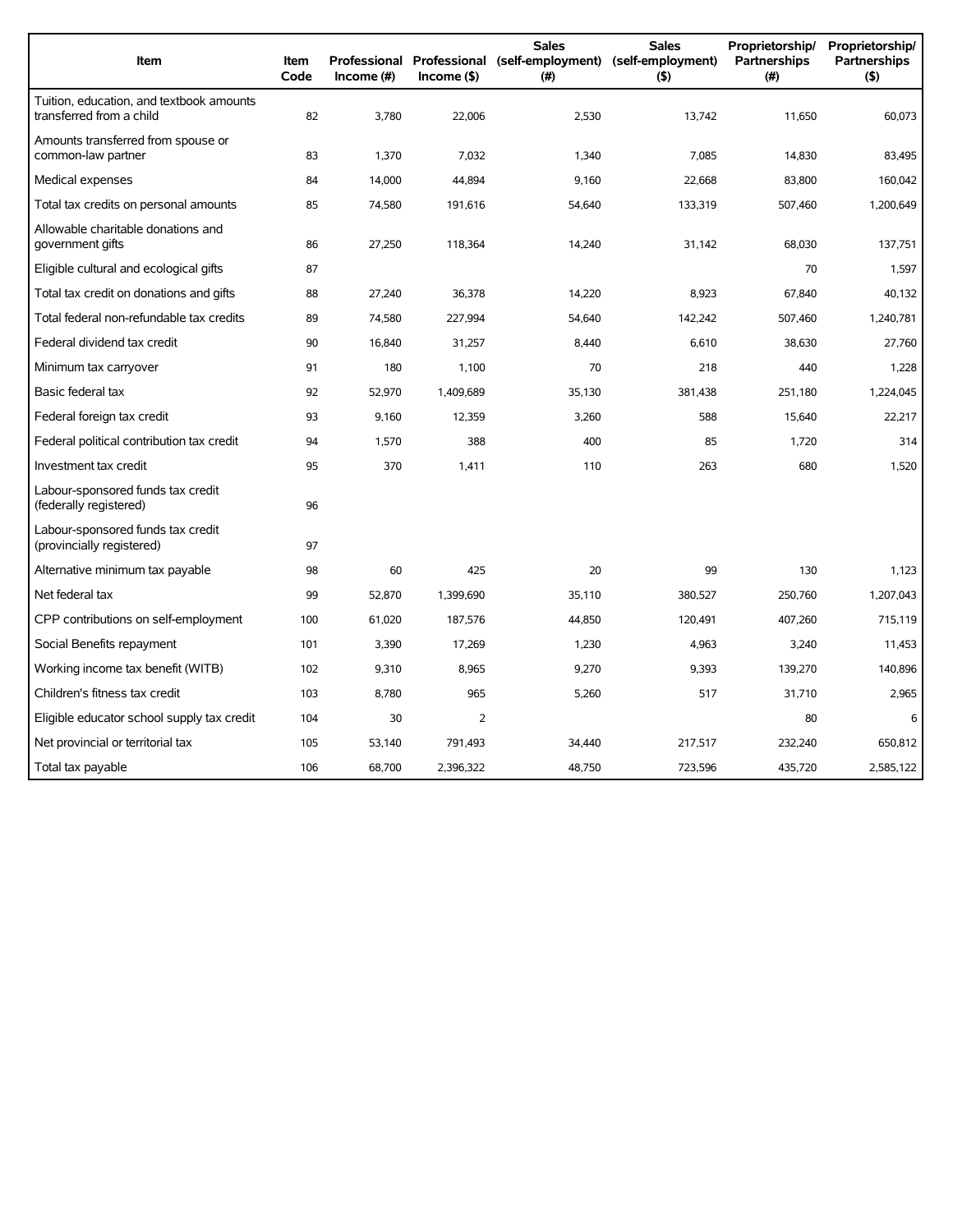| Item                                                                                          | Item<br>Code   | (#)     | Investment Investment<br>(5) | Pension<br>(#) | Pension<br>$($ \$) | Social<br><b>Benefits</b><br>$(\#)$ | Social<br><b>Benefits</b><br>(5) |
|-----------------------------------------------------------------------------------------------|----------------|---------|------------------------------|----------------|--------------------|-------------------------------------|----------------------------------|
| Number of taxable returns                                                                     | $\mathbf{1}$   | 348,010 |                              | 1,378,440      |                    | 92,380                              |                                  |
| Number of non-taxable returns                                                                 | 2              | 150,150 |                              | 653,410        |                    | 886,450                             |                                  |
| Total number of returns                                                                       | 3              | 498,160 |                              | 2,031,850      |                    | 978,830                             |                                  |
| Employment income                                                                             | 4              | 148,920 | 4,726,769                    | 179,160        | 1,730,368          | 176,390                             | 961,887                          |
| Commissions (from employment)                                                                 | 5              | 2,480   | 58,978                       | 2,090          | 9,118              | 3,100                               | 4,543                            |
| Other employment income                                                                       | 6              | 23,900  | 107,360                      | 287,830        | 255,625            | 14,760                              | 22,290                           |
| Old age security (OAS) pension                                                                | $\overline{7}$ | 119,070 | 741,897                      | 1,637,650      | 10,798,357         | 198,290                             | 654,357                          |
| CPP or QPP benefits                                                                           | 8              | 151,450 | 1,096,485                    | 1,904,570      | 15,436,605         | 152,250                             | 420,860                          |
| Other pensions and superannuation                                                             | 9              | 85,220  | 1,747,471                    | 1,416,530      | 34,143,321         | 17,270                              | 73,060                           |
| Elected split-pension amount                                                                  | 10             | 26,680  | 231,825                      | 395,330        | 4,946,579          | 2,480                               | 13,299                           |
| Universal child care benefit (UCCB)                                                           | 11             | 62,980  | 62,530                       | 20,520         | 12,994             | 329,620                             | 416,109                          |
| Employment insurance and other benefits                                                       | 12             | 12,230  | 99,188                       | 20,080         | 102,938            | 134,220                             | 1,751,461                        |
| Taxable amount of dividends from taxable Canadian corporations                                | 13             | 318,230 | 18,967,071                   | 566,050        | 1,945,278          | 23,800                              | 21,840                           |
| Interest and other investment income                                                          | 14             | 305,090 | 2,973,947                    | 903,550        | 1,676,798          | 67,810                              | 41,850                           |
| Net partnership income (limited or non-active partners only)                                  | 15             | 7,390   | 120,296                      | 4,380          | 1,492              | 40                                  | 5                                |
| Net rental income                                                                             | 16             | 176,070 | 1,673,309                    | 67,520         | 105,058            | 7,230                               | 7,433                            |
| Taxable capital gains                                                                         | 17             | 190,480 | 7,946,020                    | 413,210        | 1,018,952          | 16,010                              | 16,197                           |
| <b>RRSP</b> income                                                                            | 18             | 38,700  | 295,921                      | 179,780        | 1,138,278          | 29,780                              | 67,766                           |
| Other income                                                                                  | 19             | 149,980 | 905,445                      | 448,010        | 1,017,493          | 35,670                              | 65,907                           |
| Net business income                                                                           | 20             | 42,810  | 292,324                      | 55,390         | 128,708            | 14,140                              | 20,952                           |
| Net professional income                                                                       | 21             | 9,010   | 154,044                      | 10,690         | 48,893             | 1,670                               | 2,208                            |
| Net commission income                                                                         | 22             | 6,760   | 59,813                       | 6,000          | 11,496             | 3,000                               | 2,146                            |
| Net farming income                                                                            | 23             | 7,060   | $-8,370$                     | 12,190         | $-35,843$          | 380                                 | $-1,488$                         |
| Net fishing income                                                                            | 24             |         |                              | 60             | $-167$             | 20                                  | 75                               |
| Workers' compensation benefits                                                                | 25             | 4,870   | 42,576                       | 66,010         | 425,646            | 49,540                              | 1,052,256                        |
| Social assistance payments                                                                    | 26             | 2,120   | 5,291                        | 41,710         | 112,644            | 563,400                             | 5,063,569                        |
| Net federal supplements                                                                       | 27             | 15,970  | 61,244                       | 450,960        | 1,565,484          | 204,480                             | 2,309,082                        |
| Total income assessed                                                                         | 28             | 497,910 | 42,376,797                   | 2,031,850      | 76,631,650         | 978,830                             | 12,992,485                       |
| Registered pension plan (RPP) deduction                                                       | 29             | 13,310  | 45,259                       | 24,020         | 34,193             | 15,780                              | 14,506                           |
| RRSP/PRPP deduction                                                                           | 30             | 72,940  | 783,630                      | 86,790         | 636,632            | 23,150                              | 38,523                           |
| Deduction for elected split-pension amount                                                    | 31             | 26,920  | 290,293                      | 415,970        | 4,700,151          | 1,490                               | 7,238                            |
| Annual union, professional, or like dues                                                      | 32             | 31,730  | 17,634                       | 110,710        | 23,129             | 37,820                              | 8,604                            |
| Child care expenses                                                                           | 33             | 14,280  | 77,099                       | 1,360          | 2,826              | 19,730                              | 50,151                           |
| Business investment loss                                                                      | 34             | 350     | 22,173                       | 410            | 9,208              | 30                                  | 621                              |
| Moving expenses                                                                               | 35             | 710     | 3,724                        | 400            | 1,837              | 510                                 | 1,074                            |
| Support payments made                                                                         | 36             | 1,740   | 82,862                       | 5,630          | 61,667             | 260                                 | 1,076                            |
| Carrying charges and interest expenses                                                        | 37             | 131,320 | 1,139,655                    | 297,910        | 569,240            | 9,950                               | 7,976                            |
| Deduction for CPP/QPP contributions on self-employment and other<br>earnings                  | 38             | 29,950  | 16,090                       | 11,860         | 3,667              | 4,390                               | 607                              |
| Deduction for provincial parental insurance plan (PPIP) premiums on<br>self-employment income | 39             |         |                              |                |                    |                                     |                                  |
| Exploration and development expenses                                                          | 40             | 4,430   | 80,119                       | 4,230          | 15,518             |                                     |                                  |
| Other employment expenses                                                                     | 41             | 5,360   | 25,329                       | 6,410          | 21,212             | 2,690                               | 9,175                            |
| Clergy residence deduction                                                                    | 42             | 140     | 1,684                        | 550            | 4,201              | 50                                  | 156                              |
| Other deductions                                                                              | 43             | 31,970  | 48,172                       | 83,450         | 561,249            | 21,850                              | 23,277                           |
| Total deductions before adjustments                                                           | 44             | 244,120 | 2,634,776                    | 774,180        | 6,646,422          | 101,150                             | 165,211                          |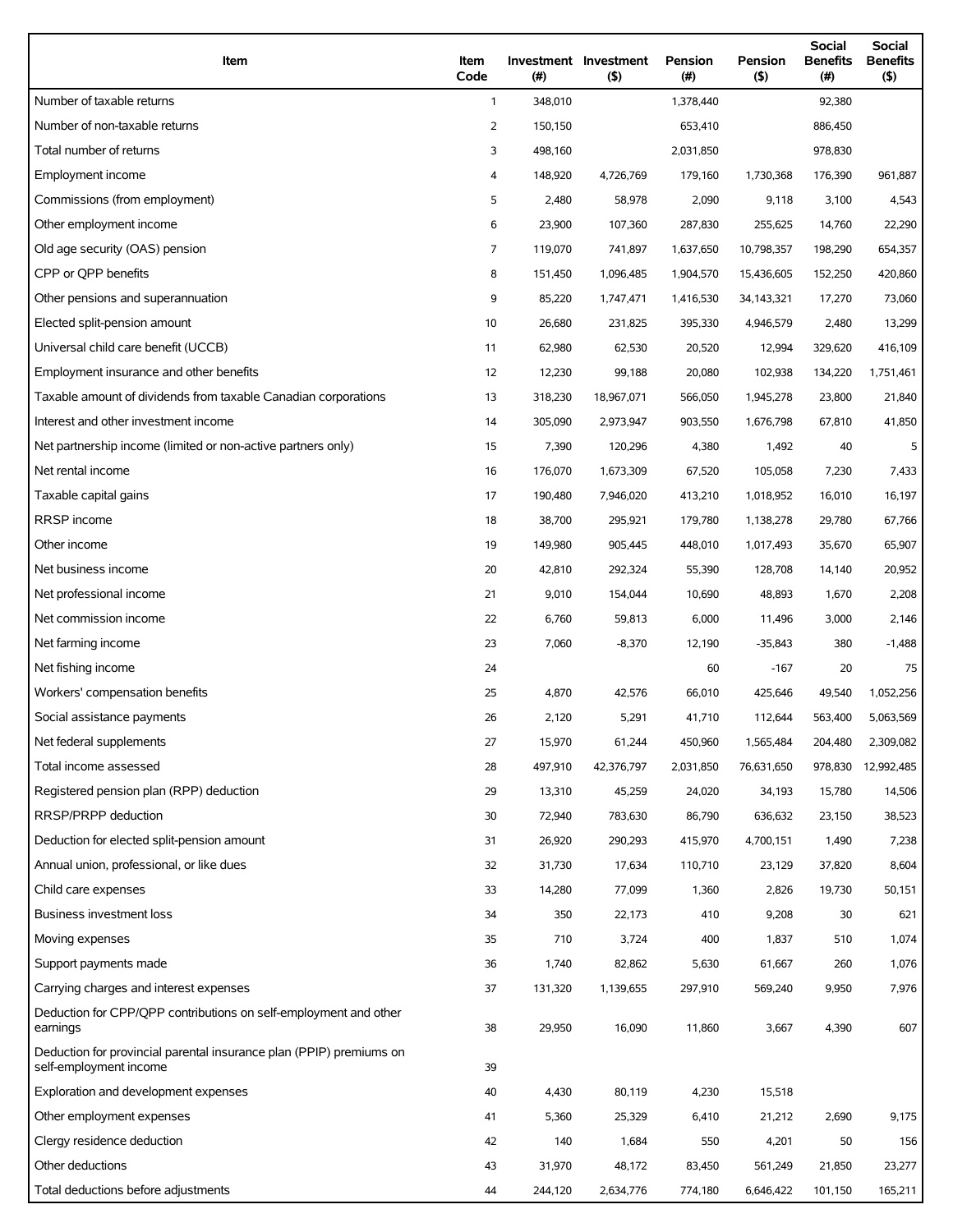| Item                                                                | <b>Item Code</b> | (#)     | Investment Investment<br>(5) |           | Pension (#) Pension (\$) | Social<br><b>Benefits</b><br>$(\#)$ | Social<br><b>Benefits</b><br>(5) |
|---------------------------------------------------------------------|------------------|---------|------------------------------|-----------|--------------------------|-------------------------------------|----------------------------------|
| Social benefits repayment                                           | 45               | 49,010  | 231,712                      | 84,870    | 228,169                  | 900                                 | 2,309                            |
| Net income                                                          | 46               | 491,740 | 39,579,825                   | 2,031,030 | 69,772,836               |                                     | 976,630 12,830,410               |
| Canadian Forces personnel and police deduction                      | 47               |         |                              |           |                          |                                     |                                  |
| Security options deductions                                         | 48               | 390     | 19,871                       | 270       | 2,481                    | 50                                  | 155                              |
| Other payments deduction                                            | 49               | 20,760  | 107,223                      | 529,420   | 2,103,671                | 672,490                             | 8,425,002                        |
| Non-capital losses of other years                                   | 50               | 2,720   | 33,646                       | 1,260     | 8,527                    |                                     |                                  |
| Net capital losses of other years                                   | 51               | 45,400  | 424,163                      | 82,790    | 143,428                  | 1,210                               | 1,600                            |
| Capital gains deduction                                             | 52               | 9,770   | 1,516,378                    | 1,780     | 10,777                   | 70                                  | 45                               |
| Northern residents deductions                                       | 53               | 120     | 341                          | 610       | 2,260                    | 260                                 | 588                              |
| Additional deductions                                               | 54               | 3,610   | 13,017                       | 52,380    | 182,792                  | 1,450                               | 8,626                            |
| Farming/fishing losses of prior years                               | 55               | 370     | 4,296                        |           |                          | 10                                  | 66                               |
| Total deductions from net income                                    | 56               | 77,430  | 2,123,290                    | 646,940   | 2,455,809                | 673,420                             | 8,437,227                        |
| Taxable income assessed                                             | 57               | 491,120 | 37,461,680                   | 2,029,230 | 67,320,939               | 707,140                             | 4,407,546                        |
| Basic personal amount                                               | 58               | 498,130 | 5,696,271                    | 2,031,850 | 23,288,992               | 978,800                             | 11,191,392                       |
| Age amount                                                          | 59               | 92,800  | 482,570                      | 1,620,650 | 10,235,590               | 207,820                             | 1,467,433                        |
| Spouse or common-law partner amount                                 | 60               | 32,730  | 253,997                      | 64,240    | 322,877                  | 78,640                              | 747,882                          |
| Amount for an eligible dependant                                    | 61               | 6,180   | 63,800                       | 7,560     | 62,793                   | 88,890                              | 991,986                          |
| Family caregiver amount for children under 18 years of age          | 62               | 1,450   | 3,476                        | 920       | 2,190                    | 6,900                               | 18,323                           |
| Amount for infirm dependants age 18 or older                        | 63               | 530     | 2,374                        | 2,580     | 9,908                    | 360                                 | 1,945                            |
| CPP or QPP contributions through employment                         | 64               | 126,410 | 138,123                      | 106,310   | 44,802                   | 159,070                             | 41,205                           |
| CPP or QPP contributions on self-employment and other earnings      | 65               | 29,950  | 16,090                       | 11,860    | 3,667                    | 4,390                               | 607                              |
| Employment insurance premiums                                       | 66               | 71,870  | 28,552                       | 120,740   | 27,966                   | 126,270                             | 19,600                           |
| PPIP premiums paid                                                  | 67               |         |                              |           |                          |                                     |                                  |
| PPIP premiums payable on employment income                          | 68               |         |                              |           |                          |                                     |                                  |
| PPIP premiums payable on self-employment income                     | 69               |         |                              |           |                          |                                     |                                  |
| Volunteer firefighters' amount/search and rescue volunteers' amount | 70               | 130     | 402                          | 530       | 1,584                    | 110                                 | 327                              |
| Canada employment amount                                            | 71               | 164,000 | 175,623                      | 428,740   | 271,952                  | 183,800                             | 185,231                          |
| Public transit amount                                               | 72               | 9,630   | 9,289                        | 22,770    | 17,191                   | 24,770                              | 21,438                           |
| Children's arts amount                                              | 73               | 11,820  | 4,346                        | 1,290     | 420                      | 7,140                               | 2,202                            |
| Home accessibility expenses                                         | 74               | 910     | 4,450                        | 9,870     | 39,182                   | 240                                 | 951                              |
| Home buyers' amount                                                 | 75               | 1,290   | 6,021                        | 700       | 2,972                    | 1,120                               | 4,603                            |
| Pension income amount                                               | 76               | 101,240 | 190,290                      | 1,575,840 | 3,052,639                | 19,100                              | 28,378                           |
| Caregiver amount                                                    | 77               | 5,340   | 29,277                       | 12,790    | 66,688                   | 2,510                               | 13,544                           |
| Disability amount                                                   | 78               | 17,770  | 142,642                      | 225,200   | 1,798,997                | 54,610                              | 436,493                          |
| Disability amount transferred from a dependant                      | 79               | 4,250   | 39,300                       | 14,190    | 114,941                  | 9,090                               | 117,522                          |
| Interest paid on student loans                                      | 80               | 1,470   | 1,050                        | 290       | 401                      | 5,010                               | 2,413                            |
| Tuition, education, and textbook amounts                            | 81               | 28,210  | 332,267                      | 4,930     | 13,402                   | 12,210                              | 56,330                           |
| Tuition, education, and textbook amounts transferred from a child   | 82               | 11,950  | 63,781                       | 9,660     | 47,141                   | 1,050                               | 4,531                            |
| Amounts transferred from spouse or common-law partner               | 83               | 17,280  | 95,995                       | 233,750   | 1,184,014                | 63,420                              | 440,125                          |
| Medical expenses                                                    | 84               | 80,370  | 469,455                      | 510,070   | 2,043,627                | 40,350                              | 83,950                           |
| Total tax credits on personal amounts                               | 85               | 498,130 | 1,237,453                    | 2,031,850 | 6,398,101                | 978,810                             | 2,381,777                        |
| Allowable charitable donations and government gifts                 | 86               | 115,790 | 1,079,382                    | 559,540   | 871,203                  | 18,110                              | 11,388                           |
| Eligible cultural and ecological gifts                              | 87               | 140     | 4,215                        | 770       | 2,951                    |                                     |                                  |
| Total tax credit on donations and gifts                             | 88               | 115,620 | 337,287                      | 558,860   | 241,161                  | 17,810                              | 2,992                            |
| Total federal non-refundable tax credits                            | 89               | 498,140 | 1,574,740                    | 2,031,850 | 6,639,262                | 978,810                             | 2,384,769                        |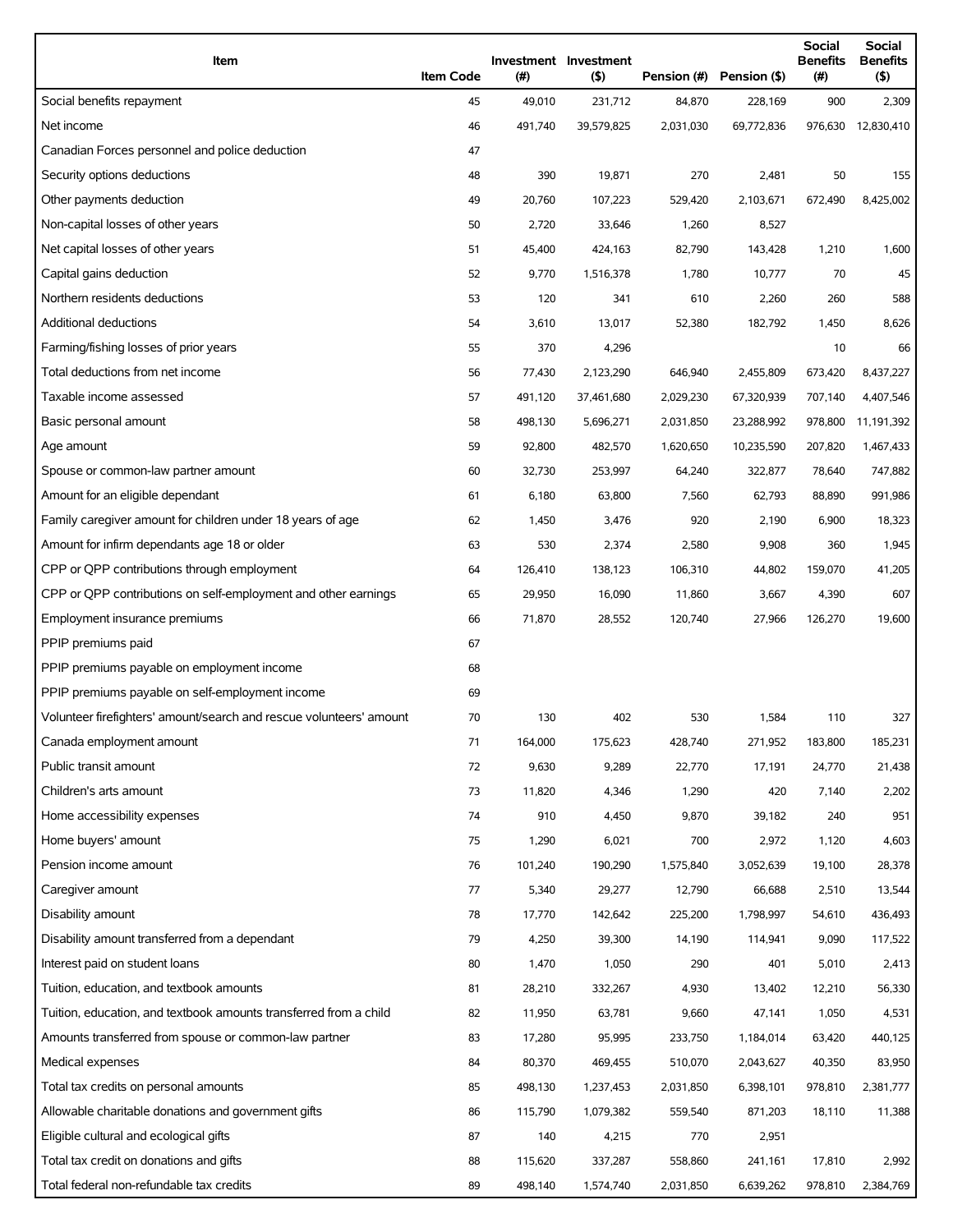| Item                                                        | <b>Item Code</b> | (#)     | Investment Investment<br>(5) | Pension (#) | Pension (\$)   | <b>Social</b><br><b>Benefits</b><br>(#) | <b>Social</b><br><b>Benefits</b><br>(5) |
|-------------------------------------------------------------|------------------|---------|------------------------------|-------------|----------------|-----------------------------------------|-----------------------------------------|
| Federal dividend tax credit                                 | 90               | 272,390 | 2,300,332                    | 473,040     | 265,198        | 9,340                                   | 1,373                                   |
| Minimum tax carryover                                       | 91               | 6,480   | 20,252                       | 1,770       | 4,593          | 30                                      | 31                                      |
| Basic federal tax                                           | 92               | 300,720 | 4,846,449                    | 1,200,870   | 4,711,828      | 82,550                                  | 126,044                                 |
| Federal foreign tax credit                                  | 93               | 102,660 | 151,639                      | 250,310     | 55,605         | 2,580                                   | 110                                     |
| Federal political contribution tax credit                   | 94               | 6,340   | 1,530                        | 28,460      | 4,559          | 170                                     | 22                                      |
| Investment tax credit                                       | 95               | 1,180   | 7,157                        | 1,200       | 1,602          |                                         |                                         |
| Labour-sponsored funds tax credit (federally registered)    | 96               |         |                              |             |                |                                         |                                         |
| Labour-sponsored funds tax credit (provincially registered) | 97               |         |                              |             |                |                                         |                                         |
| Alternative minimum tax payable                             | 98               | 11,560  | 73,672                       | 70          | 166            |                                         |                                         |
| Net federal tax                                             | 99               | 296,630 | 4,689,441                    | 1,198,100   | 4,650,344      | 82,190                                  | 125,959                                 |
| CPP contributions on self-employment                        | 100              | 29,950  | 32,180                       | 11,860      | 7,334          | 4,390                                   | 1,214                                   |
| Social Benefits repayment                                   | 101              | 49,010  | 231,712                      | 84,870      | 228,169        | 900                                     | 2,309                                   |
| Working income tax benefit (WITB)                           | 102              | 9,380   | 7,392                        | 4,570       | 2,220          | 34,980                                  | 17,645                                  |
| Children's fitness tax credit                               | 103              | 24,010  | 2,559                        | 3,540       | 283            | 24,020                                  | 1,753                                   |
| Eligible educator school supply tax credit                  | 104              | 170     | 13                           | 140         | $\overline{7}$ | 230                                     | 14                                      |
| Net provincial or territorial tax                           | 105              | 333,140 | 2,995,950                    | 1,354,000   | 2,633,428      | 77,910                                  | 61,172                                  |
| Total tax payable                                           | 106              | 348,010 | 7,949,302                    | 1,378,440   | 7,519,278      | 92,380                                  | 190,663                                 |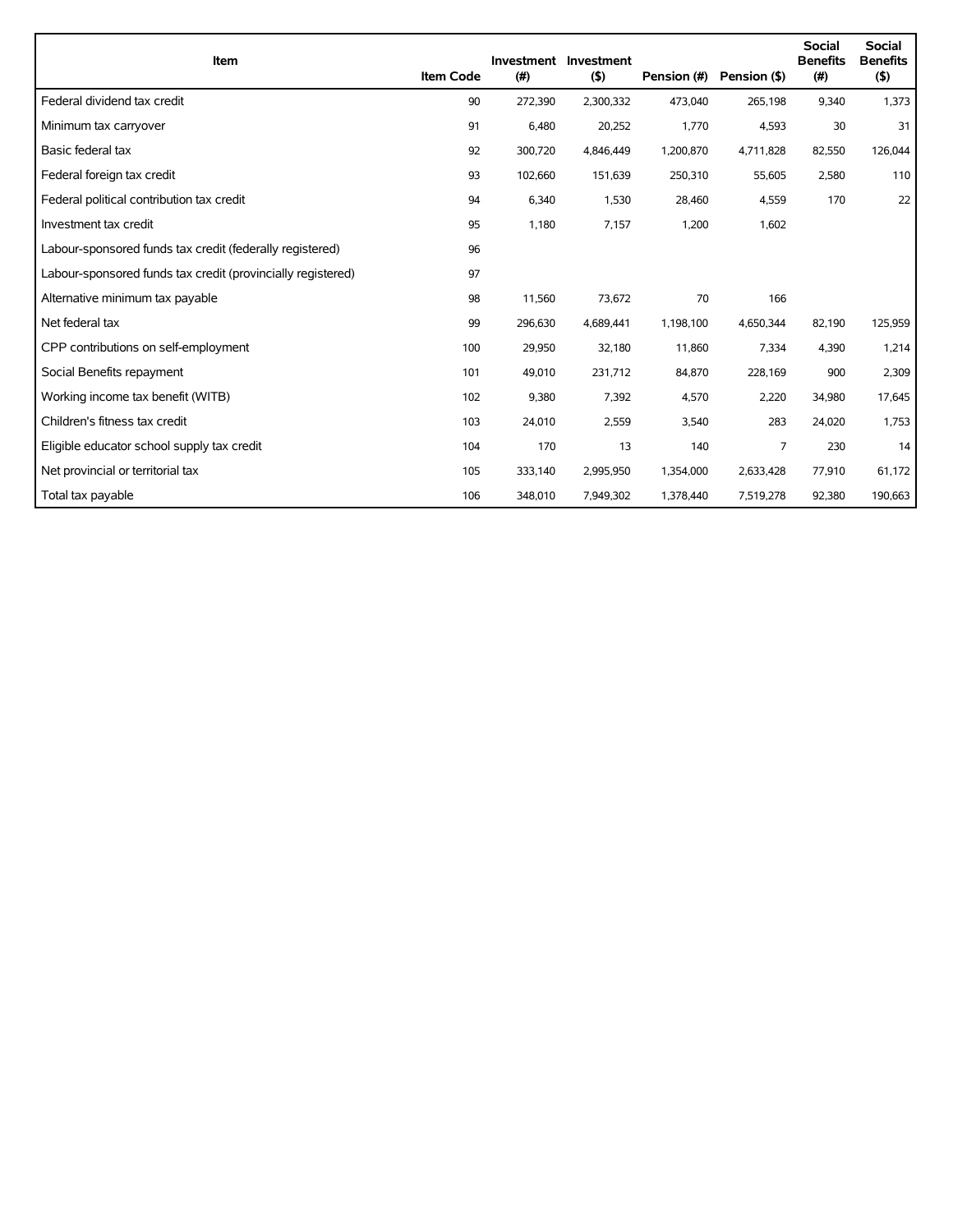| Item                                                                                       | Item Code Other (#) |         | Other (\$)         |
|--------------------------------------------------------------------------------------------|---------------------|---------|--------------------|
| Number of taxable returns                                                                  | $\mathbf{1}$        | 141,460 |                    |
| Number of non-taxable returns                                                              | $\overline{2}$      | 475,990 |                    |
| Total number of returns                                                                    | 3                   | 617,450 |                    |
| Employment income                                                                          | 4                   | 92,830  | 1,513,050          |
| Commissions (from employment)                                                              | 5                   | 1,870   | 20,136             |
| Other employment income                                                                    | 6                   | 20,220  | 52,771             |
| Old age security (OAS) pension                                                             | 7                   | 29,660  | 156,192            |
| CPP or QPP benefits                                                                        | 8                   | 70,720  | 493,145            |
| Other pensions and superannuation                                                          | 9                   | 32,520  | 630,692            |
| Elected split-pension amount                                                               | 10                  | 10,620  | 72,328             |
| Universal child care benefit (UCCB)                                                        | 11                  | 21,170  | 19,054             |
| Employment insurance and other benefits                                                    | 12                  | 13,810  | 107,502            |
| Taxable amount of dividends from taxable Canadian corporations                             | 13                  | 51,490  | 241,871            |
| Interest and other investment income                                                       | 14                  | 73,250  | 151,540            |
| Net partnership income (limited or non-active partners only)                               | 15                  | 710     | 629                |
| Net rental income                                                                          | 16                  | 8,500   | 12,017             |
| Taxable capital gains                                                                      | 17                  | 38,330  | 243,155            |
| RRSP income                                                                                | 18                  | 94,910  | 2,870,211          |
| Other income                                                                               | 19                  | 181,860 | 6,244,606          |
| Net business income                                                                        | 20                  | 13,490  | 36,466             |
| Net professional income                                                                    | 21                  | 2,610   | 16,318             |
| Net commission income                                                                      | 22                  | 2,010   | 4,254              |
| Net farming income                                                                         | 23                  | 950     | $-13,486$          |
| Net fishing income                                                                         | 24                  |         |                    |
| Workers' compensation benefits                                                             | 25                  | 2,380   | 20,031             |
| Social assistance payments                                                                 | 26                  | 3,540   | 15,634             |
| Net federal supplements                                                                    | 27                  | 4,770   | 13,977             |
| Total income assessed                                                                      | 28                  | 254,500 | 13,398,452         |
| Registered pension plan (RPP) deduction                                                    | 29                  | 13,900  | 31,498             |
| RRSP/PRPP deduction                                                                        | 30                  | 39,360  | 1,566,379          |
| Deduction for elected split-pension amount                                                 | 31                  | 11,540  | 153,785            |
| Annual union, professional, or like dues                                                   | 32                  | 25,170  | 8,743              |
| Child care expenses                                                                        | 33                  | 3,220   | 11,535             |
| <b>Business investment loss</b>                                                            | 34                  | 120     | 7,492              |
| Moving expenses                                                                            | 35                  | 1,230   | 3,109              |
| Support payments made                                                                      | 36                  | 580     | 11,629             |
| Carrying charges and interest expenses                                                     | 37                  | 27,740  | 104,321            |
| Deduction for CPP/QPP contributions on self-employment and other earnings                  | 38                  | 6,250   | 2,419              |
| Deduction for provincial parental insurance plan (PPIP) premiums on self-employment income | 39                  |         |                    |
| Exploration and development expenses                                                       | 40                  | 580     | 10,831             |
| Other employment expenses                                                                  | 41                  | 3,300   | 14,565             |
| Clergy residence deduction                                                                 | 42                  | 80      | 932                |
| Other deductions                                                                           | 43                  | 12,300  | 181,020            |
| Total deductions before adjustments                                                        | 44                  | 93,620  | 2,108,887          |
| Social benefits repayment                                                                  | 45                  | 10,780  | 37,993             |
| Net income                                                                                 | 46                  |         | 253,660 11,267,150 |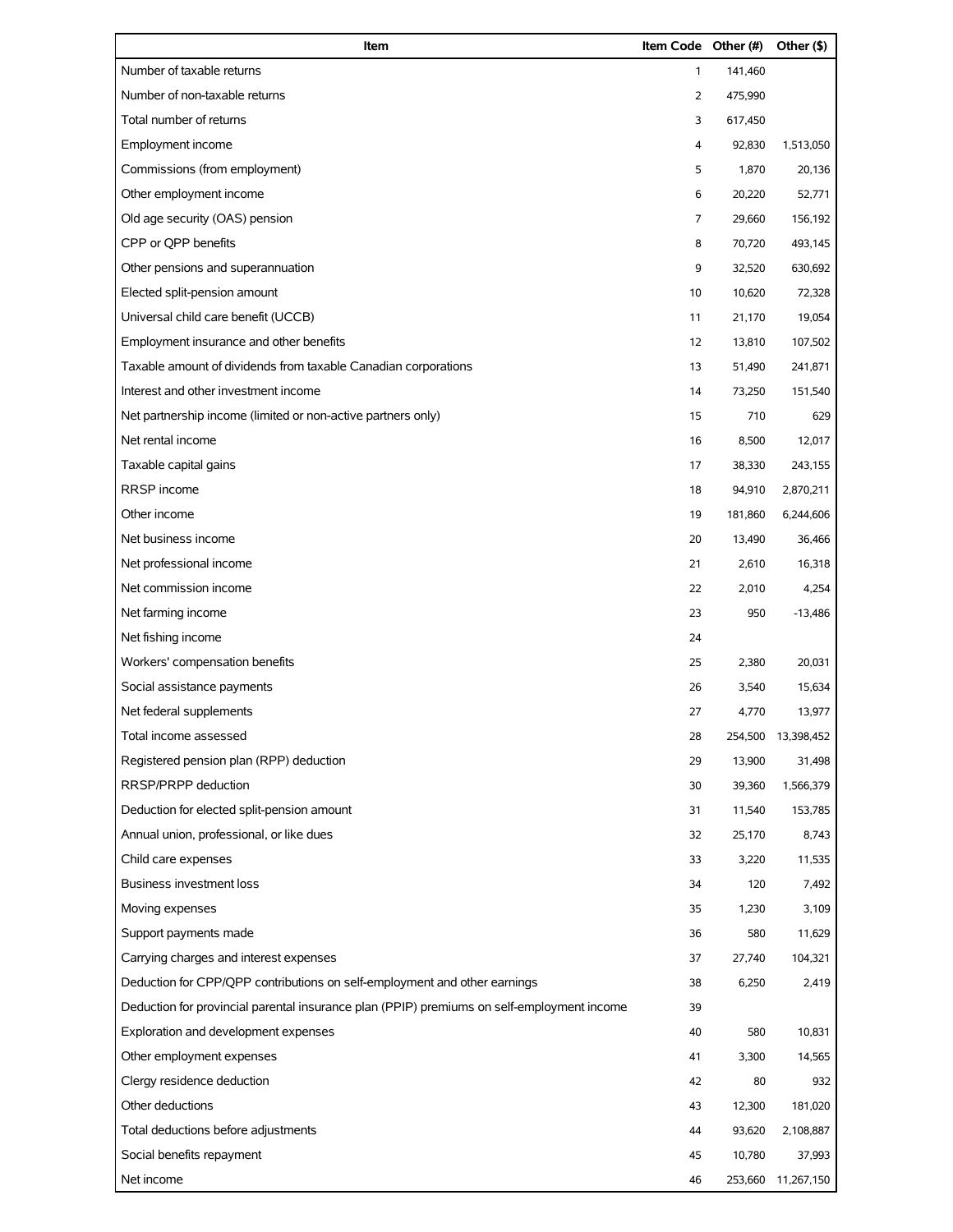| Item                                                                | Item Code Other (#) |         | Other (\$) |
|---------------------------------------------------------------------|---------------------|---------|------------|
| Canadian Forces personnel and police deduction                      | 47                  |         |            |
| Security options deductions                                         | 48                  | 220     | 5,862      |
| Other payments deduction                                            | 49                  | 10,250  | 49,331     |
| Non-capital losses of other years                                   | 50                  | 760     | 7,409      |
| Net capital losses of other years                                   | 51                  | 8,240   | 30,521     |
| Capital gains deduction                                             | 52                  | 260     | 8,424      |
| Northern residents deductions                                       | 53                  | 130     | 439        |
| <b>Additional deductions</b>                                        | 54                  | 1,470   | 21,875     |
| Farming/fishing losses of prior years                               | 55                  |         |            |
| Total deductions from net income                                    | 56                  | 20,640  | 132,420    |
| Taxable income assessed                                             | 57                  | 253,490 | 11,139,837 |
| Basic personal amount                                               | 58                  | 617.250 | 6,955,327  |
| Age amount                                                          | 59                  | 57,060  | 357,217    |
| Spouse or common-law partner amount                                 | 60                  | 38,520  | 357,385    |
| Amount for an eligible dependant                                    | 61                  | 10,950  | 114,455    |
| Family caregiver amount for children under 18 years of age          | 62                  | 1.020   | 2,590      |
| Amount for infirm dependants age 18 or older                        | 63                  | 270     | 1,226      |
| CPP or QPP contributions through employment                         | 64                  | 86,110  | 59,093     |
| CPP or QPP contributions on self-employment and other earnings      | 65                  | 6,250   | 2,419      |
| Employment insurance premiums                                       | 66                  | 76,400  | 24,930     |
| PPIP premiums paid                                                  | 67                  |         |            |
| PPIP premiums payable on employment income                          | 68                  |         |            |
| PPIP premiums payable on self-employment income                     | 69                  |         |            |
| Volunteer firefighters' amount/search and rescue volunteers' amount | 70                  | 90      | 270        |
| Canada employment amount                                            | 71                  | 105,740 | 104,960    |
| Public transit amount                                               | 72                  | 27,120  | 17,092     |
| Children's arts amount                                              | 73                  | 3,120   | 1,053      |
| Home accessibility expenses                                         | 74                  | 390     | 1,880      |
| Home buyers' amount                                                 | 75                  | 660     | 2,979      |
| Pension income amount                                               | 76                  | 41,720  | 78,680     |
| Caregiver amount                                                    | 77                  | 2,750   | 14,552     |
| Disability amount                                                   | 78                  | 16,460  | 133,022    |
| Disability amount transferred from a dependant                      | 79                  | 2,970   | 30,078     |
| Interest paid on student loans                                      | 80                  | 1,130   | 764        |
| Tuition, education, and textbook amounts                            | 81                  | 21,620  | 149,713    |
| Tuition, education, and textbook amounts transferred from a child   | 82                  | 5,310   | 28,368     |
| Amounts transferred from spouse or common-law partner               | 83                  | 27,560  | 177,781    |
| Medical expenses                                                    | 84                  | 44,250  | 136,880    |
| Total tax credits on personal amounts                               | 85                  | 617,260 | 1,312,921  |
| Allowable charitable donations and government gifts                 | 86                  | 44,770  | 124,987    |
| Eligible cultural and ecological gifts                              | 87                  |         |            |
| Total tax credit on donations and gifts                             | 88                  | 44,510  | 37,573     |
| Total federal non-refundable tax credits                            | 89                  | 617,260 | 1,350,494  |
| Federal dividend tax credit                                         | 90                  | 45,460  | 32,766     |
| Minimum tax carryover                                               | 91                  | 650     | 3,307      |
| Basic federal tax                                                   | 92                  | 132,460 | 1,726,416  |